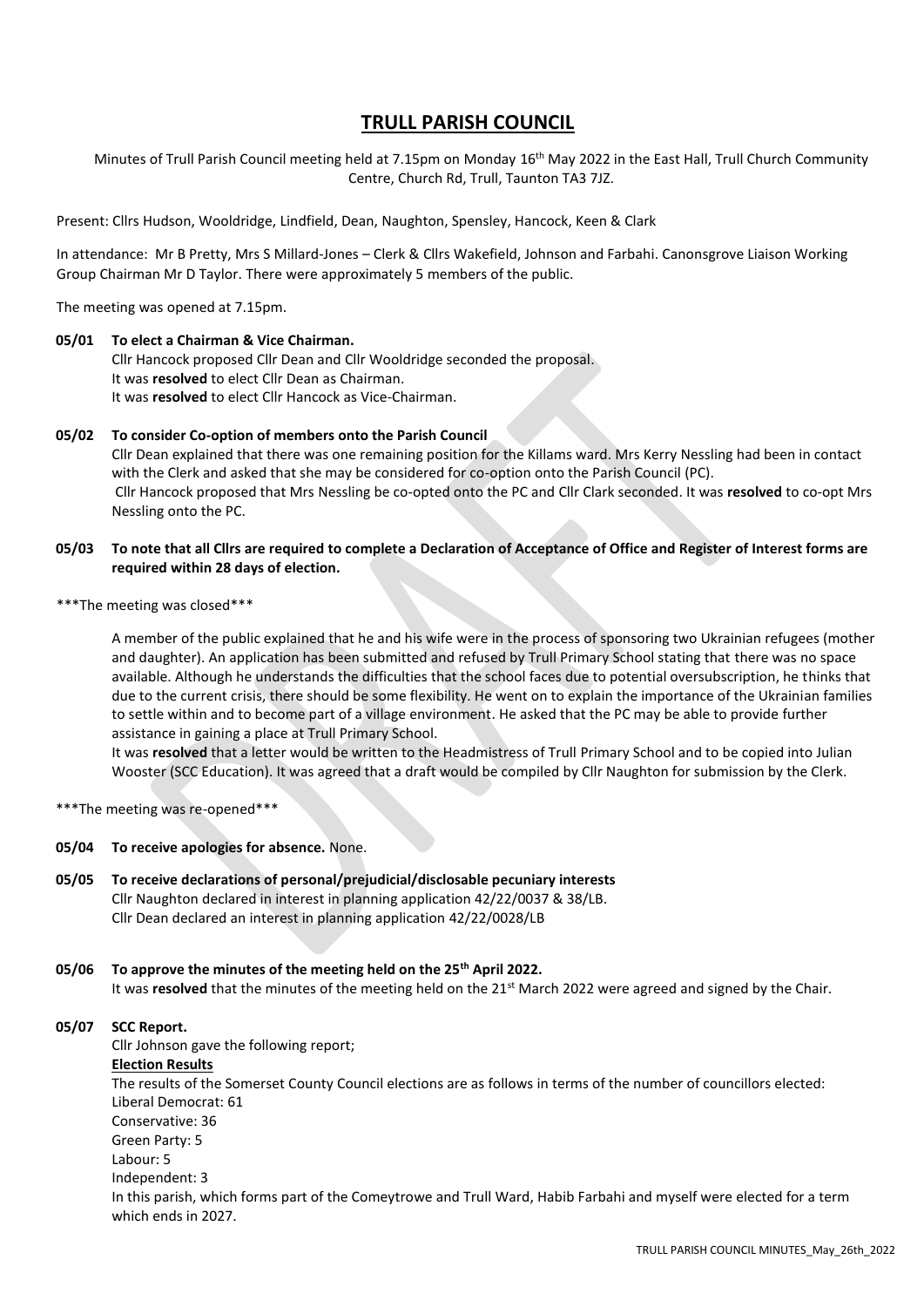Full details of the results for individual divisions and candidates can be found on the elections results page on the SCC website. The results mean that the Liberal Democrats take overall control of Somerset County council with immediate effect.

More than 430,000 people were eligible to vote for the 337 candidates standing for the 110 seats. The turnout at the election by district was Mendip – 39.3%; Sedgemoor – 30%; Somerset West and Taunton – 38.73%; South Somerset – 38.15.

For their first year, the councillors will take responsibility for all current County Council services and oversee the local government reorganisation to establish the single unitary Somerset Council on 1 April 2023. District councils will remain until 31 March 2023 and the councillors serving on them will continue in their roles until that date.

# **Training available to Councillors and Parish Clerks**

Now that you have your new Councils/Councillors in place it is worth thinking about training.

The Somerset Association of Local Councils (SALC) run a number of courses that are designed for new Councillors (or are a useful refresher), which include:

- Councillor essentials P1 Roles and Responsibilities
- Councillor essentials P2 Governance and Finance
- Responding to Planning Applications
- Successful chairing
- The Council as an employer

They also offer training on the Code of Conduct.

However, in previous years SWT has also offered a number of sessions on the Code of Conduct, Register of Interests, meeting etiquette and the pitfalls of social media. As well as offering several virtual sessions that any Councillor or Clerk can attend, the Monitoring Officer is also willing to undertake training for any Town and Parish Council, if they would like it.

Please email A.Tregellas@somersetwestandtaunton.gov.uk if your Council would like to attend a SWT training session. **Funding available for electric vehicle charge points**

SWT has launched a new round of grant funding to support the installation of electric vehicle charge points (EVCPs) across the district. 

Parish and town councils are being invited to apply for grants of up to £1,500 in match funding for installation of the charge points. 

Several parishes have installed EVCPs following successful grant applications in the initial round of funding from SWT including Brushford, Luxborough, and Stoke St Gregory. 

Applications from parish and town councils, and community centres, are welcome before the 30 September 2022.  **Somerset Community Foundation**

Grants from the Somerset Fund available for local charities

Grants up to £2,500 are now available for smaller charities, community groups, sports clubs and social enterprises based in Somerset.

Somerset Community Foundation (SCF) manages The Somerset Fund and is encouraging groups that run on less than £100,000 a year to apply now for funding.

The grants from The Somerset Fund can be used to pay for essential running costs, like rent, utilities, insurance, or staff time – sometimes known as core costs. The money can also be used for the costs of delivering a project or service in or for your community.

Applications to the fund must be made by 5.00pm, Friday 3 June 2022.

#### **Supplementary Consultation launched on A358 Dualling Project**

National Highways is consulting on design changes for the proposed upgrade to the A358 between Taunton and Southfields roundabout.

The consultation will run from Tuesday 24 May until 11.59pm on Sunday 26 June 2022.

SWT is now in the process of paying out the £150 Council Tax rebate via people's bank accounts with those on direct debit being the first to receive it. It applies only to those in Bands A-D.

Sarah, Habib and I will be available to help with any issues that arise for residents at District or County level over the next 11 months and after that Habib and I will be your representatives.

#### **05/08 SWT Report.** None

#### **05/09 Canonsgrove Liaison Working Group (R)** To consider recommendations.

Mr Taylor of the CGWG queried that the Terms of Reference stated two councillors and requested that Cllr Johnson could be permitted to remain on the WG as a member of the public.

It was **resolved** to amend the TOR to one Councillor to be required from the PC for the CGWG.

Mr Taylor had sent a proposed letter to the Clerk which had been circulated. This was the letter regarding the S106 in connection with permitted residents. Small amendments were made and it was **resolved** for the Clerk to send the letter on the behalf of the PC.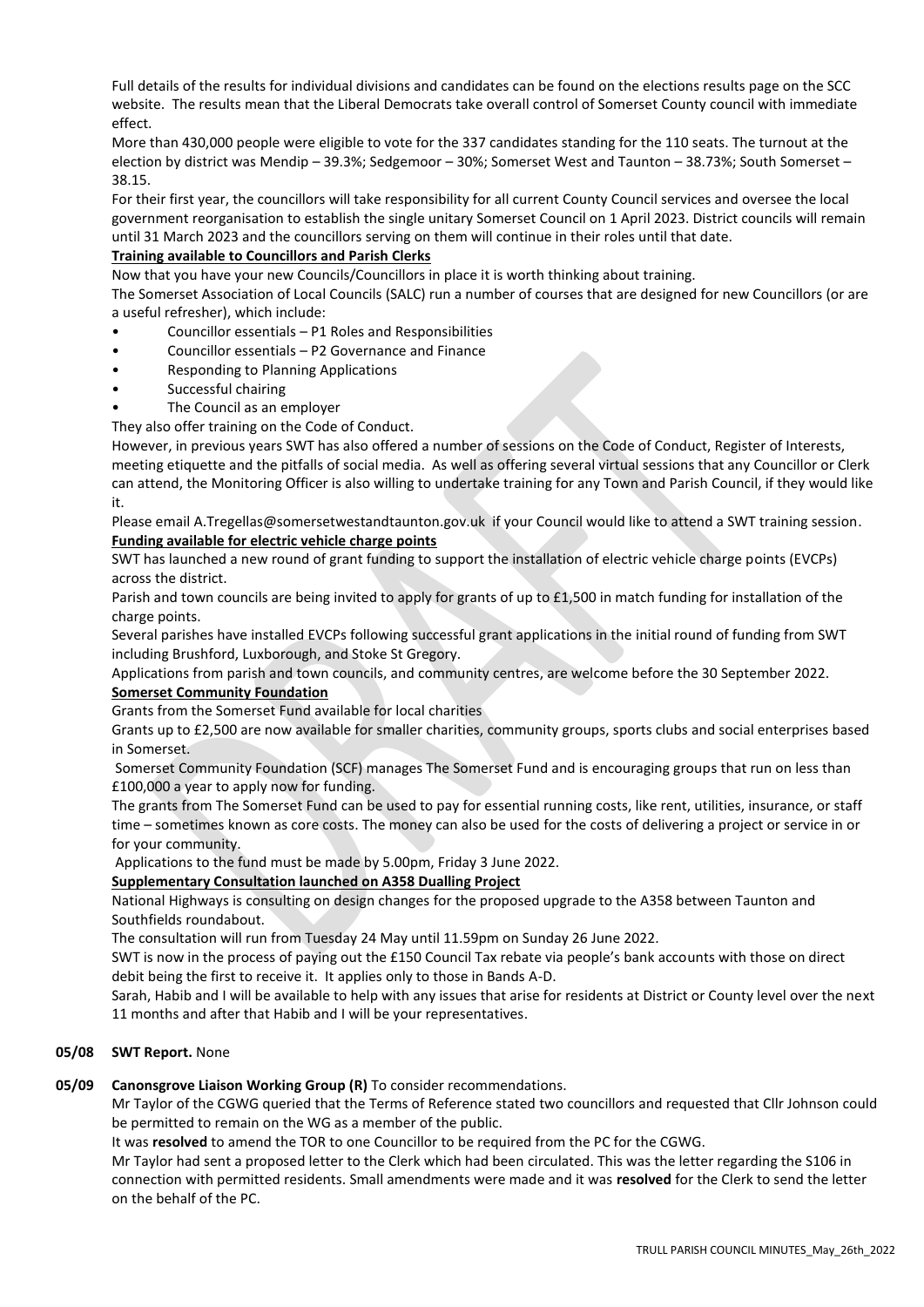Mr Taylor went on to remind everyone to report incidents to the police as they have received no complaints associated with Canonsgrove this month.

#### **05/10 Electric Car Charging Point**

Resident Mr Kent provided attendees with an update with reference to acquiring an electric car charging point in the village. In 2020, a proposal had been submitted to the Memorial Hall based on a type two charge station using their electricity with the profit from the facility being shared. However, the Memorial Hall Committee wanted to impose an unacceptable cost for use of the parking spaces so the project was dropped.

There are now two options to consider;

Type 2 Charger A floor mounted dual socket charge station with two Type 2 sockets, RFID card operated, requiring a 22kW three phase supply. A BP Pulse card would be required to use it. We decide how much we want to charge for each kW used. BP Pulse charge users direct and issue us a monthly summary of income. We invoice BP Pulse for the total less 36p for each transaction. The income will more than cover our cost of electricity.

Fast Charger. A floor mounted Rapid Charge point with a choice of three types of charging socket: CHAdeMO, CCS Combo and AC. This will allow any make of vehicle to fast charge from the socket. Users can use their own credit cards, contactless bank cards or the BP Pulse card to pay. BP Pulse will send us a monthly statement of income and again we invoice them for the cost less 36p per transaction.

Mr Kent recommended that the PC continues investigation into a Type 2 charging point and opens discussions with the Memorial Hall Committee on siting it outside the building using their electricity supply as this is the cheapest option and that the cost of installing a dedicated power supply capable of supporting 50kW chargers is investigated to allow expansion in the future.

Cllr Keen agreed that he would ascertain the Memorial Hall's interest in the project at their next meeting.

#### **05/11 Boundary Review (R) – to consider a response to SWT**

Cllr Dean noted that in the consultation summary publicised, the PC response wasn't fully included, it was in the general notes and made it look as though the PC had made no representation. The next stage of the consultation is likely to be at some point in June.

It was **resolved** to set up a public meeting in June and to invite Cllr Derek Perry and Cllr Mike Rigby. This meeting will be publicised through social media.

# **05/12 To adopt the LGA Code of Conduct 2021 and to confirm that summons, agendas and other documents will be accepted by email as proper service.**

It was **resolved** to confirm that summons, agendas and other documents will be accepted by email as proper service.

#### **05/13 To consider & confirm that the Council is insured**

To note that the BHIB policy would renew on the  $19<sup>th</sup>$  June 2022 as part of the 3 year schedule.

#### **05/14 To consider & confirm continuation of annual subscriptions to SALC & SLCC**

Cllrs approved the continuation of the annual subscriptions to SALC and SLCC.

**05/15 To note that all policy documents are published on the Trull Parish Council website: To include; Anti-fraud & Corruption, Data Protection, Model Publications Scheme, Reserves, Grants, Social Media, Discipline, Grievance, Annual Leave, Absence Management, Training & Development, Equality & Diversity**  It was **resolved** to readopt Anti-fraud & Corruption, Data Protection, Model Publications Scheme, Reserves, Grants, Social Media, Discipline, Grievance, Annual Leave, Absence Management, Training & Development, Equality & Diversity policies.

#### **05/16 To approve the use of BACS or CHAPS in accordance with Financial Regulations 6.9 (approval of the use of BACS or CHAPS shall be renewed by resolution of the council at least every two years).** It was **resolved** to approve the use of BACS or CHAPS in accordance with Financial Regulations 6.9 (approval of the use of BACS or CHAPS shall be renewed by resolution of the council at least every two years).

#### **05/17 To record by Minute of Council that the conditions of the General Power of Competence are satisfied**

The eligibility criteria are set out in The Parish Councils (General Power of Competence) (Prescribed Conditions) Order 2012 (S.I. 2012 No. 965). They are that the parish council has resolved at a meeting of the council and at each subsequent relevant annual meeting (i.e. an annual meeting taking place in a year of ordinary elections of parish councillors) that it meets the following conditions at the time the resolution is passed: • two thirds or more of the councillors have been elected, rather than co-opted or appointed; and • the clerk to the parish council holds: the Certificate in Local Council Administration;

It was **resolved** to record that PC was eligible and met the conditions of the GPC.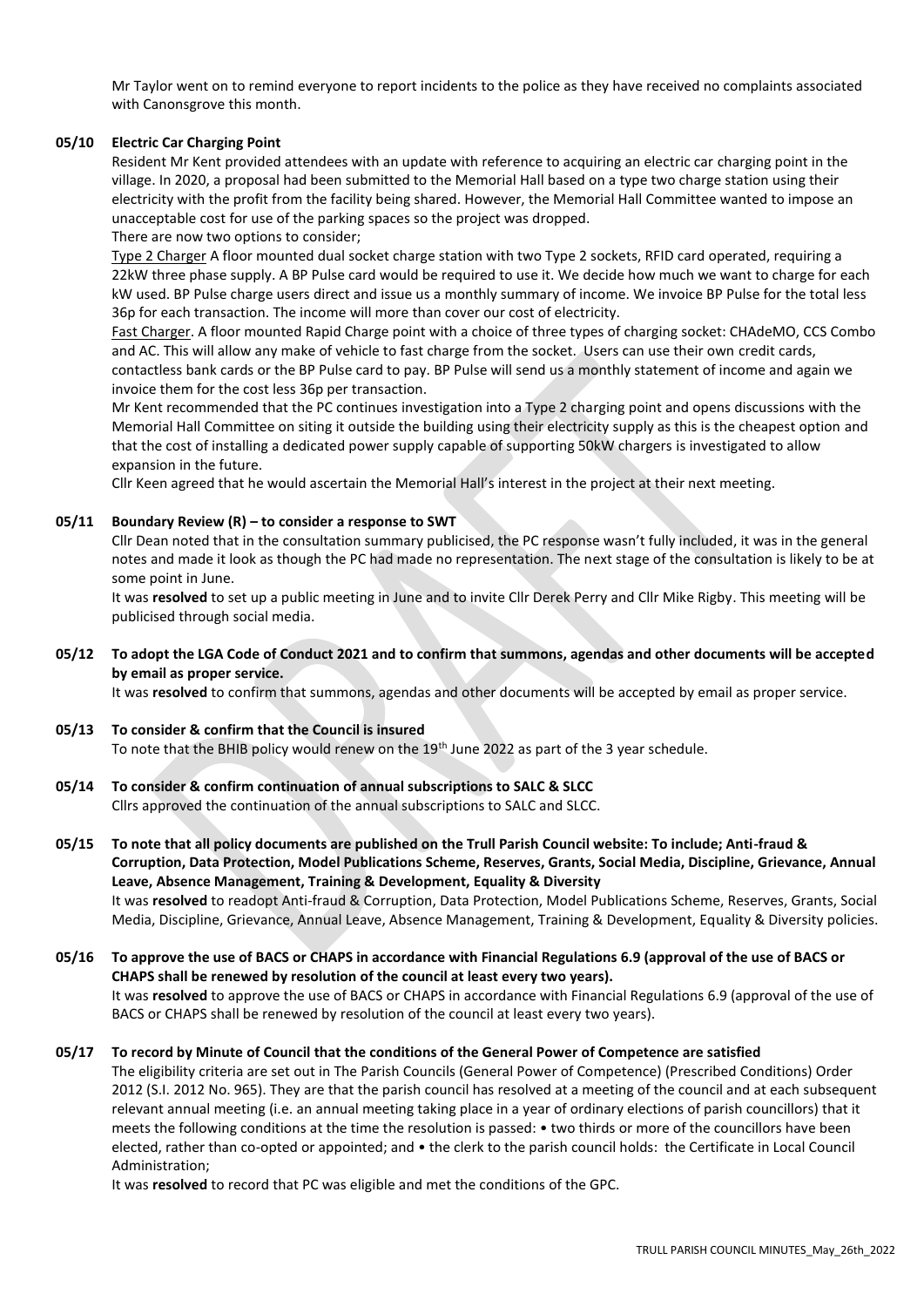# **05/18 To note that Clerk passwords are held in a sealed envelope accordance with Financial Regulations 6.11**

The sealed envelope was handed to Cllr Dean and will be kept until passwords are updated.

#### **05/19 Role & responsibilities: To discuss and accept roles for Councillors.**

Roles and responsibilities were discussed amongst councillors. The spreadsheet was amended and will be placed onto the website. This will be shared on social media, to enable members of the public to contact the most relevant councillor when required.

#### **05/20 To approve the Terms of Reference for Working Groups: Social Media, Canonsgrove Liaison, HR Committee, Tree Maintenance**

Amendments were made to the Terms of Reference for Working Groups in terms of Councillor members. These will be put on the website in due course.

It was **resolved** to dissolve social media WG.

It was noted that a TOR should be put together for the Neighbourhood Plan WG.

#### **05/21 Finance**

#### **a) Approval of Payments & Receipts approved.**

#### **Payments**

| To whom         | <b>Account</b> | <b>Description</b>    | <b>Net</b> | <b>VAT</b> | <b>Total</b> |
|-----------------|----------------|-----------------------|------------|------------|--------------|
| S Millard-Jones | <b>TPC</b>     | Salary, Homeworking & | £950.27    | £9.00      | £959.27      |
|                 |                | mileage, PAYE, NI &   |            |            |              |
|                 |                | pension               |            |            |              |
| Parsons         | TPC.           | Grass cut             | £138.28    | £27.65     | £165.93      |
| <b>SWT</b>      | <b>TPC</b>     | Removal of            | £38.91     | £7.78      | £46.69       |
|                 |                | noticeboard           |            |            |              |
|                 |                |                       |            |            |              |
| Parsons         | <b>PFMC</b>    | Grass cutting         | £723.65    |            |              |
| Marcus Kavanagh | <b>PFMC</b>    | Cleaning              | f          |            |              |
| <b>PPL</b>      | <b>PFMC</b>    | Music license         | £139.20    |            |              |
|                 |                |                       |            |            |              |

#### **Receipts**

| Bank Interest - April | TPC         | £0.31      |
|-----------------------|-------------|------------|
| SWT Precept           | <b>TPC</b>  | £15,500    |
|                       |             | £15,500.31 |
| Hires - April         | <b>PFMC</b> | £1.326     |
|                       | <b>PEMC</b> | £1,326.00  |

#### **b) Approval of the bank reconciliation**

As of the 30<sup>th</sup> April; Treasurers Account: £36,180.57 Main Account: £34,021.22 Covid Account: £0 CIL account: £52,776.34 TOTAL: £122,978.44 It was **resolved** to approve the bank reconciliation.

#### **c) To note S137 of £8.82 per elector for 2022-23**

# **d) To review and amend the bank signatories for Lloyds and Unity**.

It was resolved to remove Cllr Johnson from the Lloyds account and to add Cllr Dean.

#### **e) To note that the CIL submission has been made** and available on the website

#### **05/22 Planning**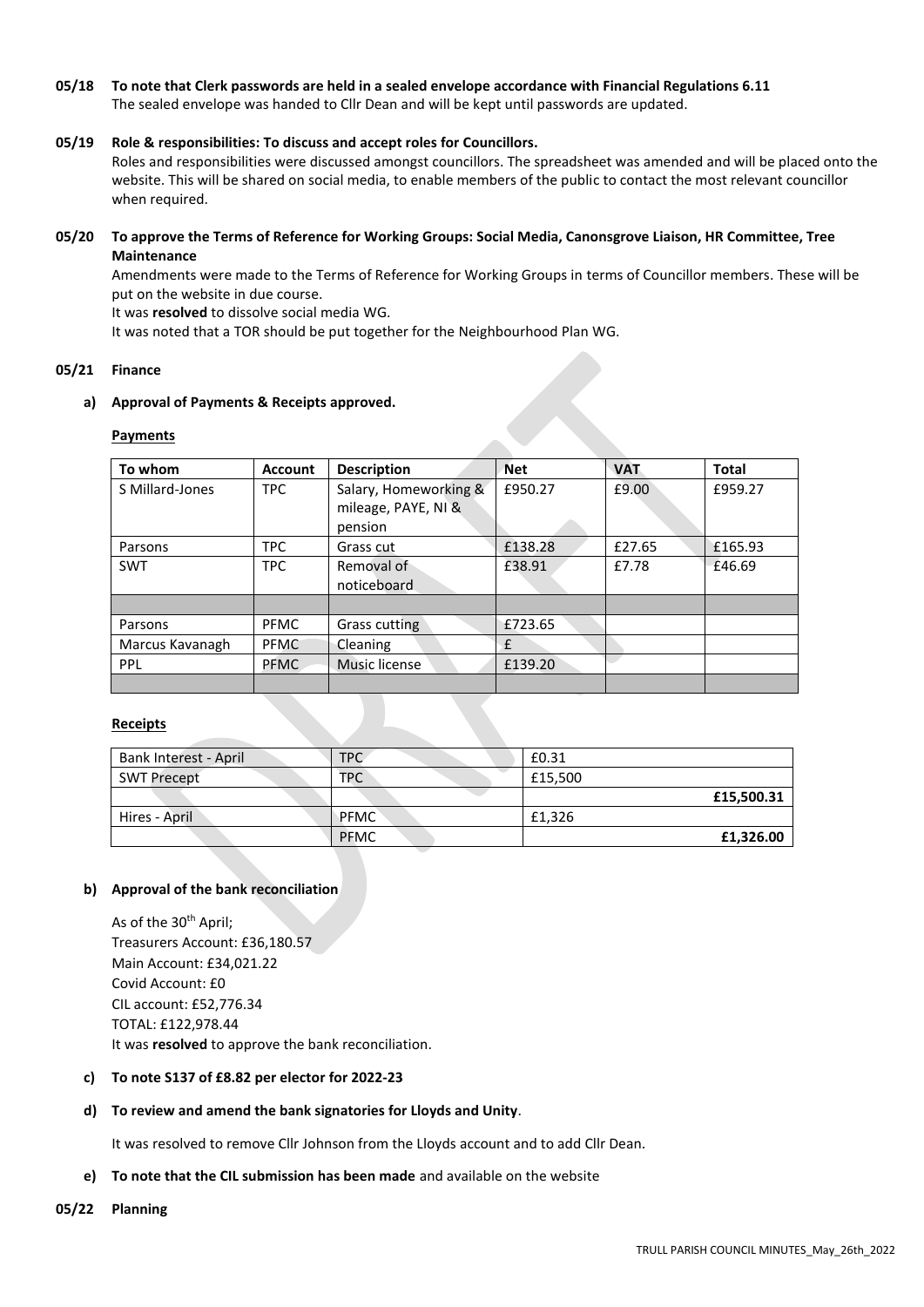# **Applications for Decision**

**SCC/3938/2022** Land at Comeytrowe Erection of a new primary school & nursery, to include construction of sports pitches, parking area, new access onto spine road and incorporating Landscaping and infrastructure (Outline approval has been granted as part of wider Orchard. Whilst Trull Parish Council supports the need for a new school in the Urban Extension it does not support the current application for the following reasons: This Application is EIA Development – it needs to be advertised and consulted on appropriately. The Flood Risk Assessment & Drainage Strategy (FRADS) does not adequately address groundwater flooding and surface water issues. The site lies in an area that frequently floods causing road closures on the adjacent lane. The FRADS needs to consider the Urban Extension. SWaT's 'Climate Positive Planning Interim Guidance Statement on Planning for the Climate and Ecological Emergency' is not followed. There is no Climate Emergency Checklist, or Sustainability Checklist which should include an Energy Statement. The Air Quality Assessment does not consider the Spine Road. Only a Phase 1 ecological survey has been undertaken. The site has no dropping off arrangements which will be unworkable at school opening and closing times as there is a 60-place nursery in addition to possibly several hundred older children being dropped off. The pedestrian and cycling access run unnecessarily right across the car park rather than at the side. SCC states that there could be over 600 primary age children coming from the urban extension and this school must be built with the potential to expand in the future – how will this school be able to enlarge to accommodate 200 extra pupils?

**42/22/0022** Demolition of boarding house and erection of 4 No. dwelling houses with associated amenity space and garaging and reconfiguration of vehicular access at Channon House, Wild Oak Lane, Trull (resubmission of 42/21/0040). Trull Parish Council objects to the Planning Application 44/22/0022 on the following grounds: 1. We object strongly to the demolition of a distinctive, attractive Victorian property in order to create LESS accommodation. 2. This application does not accord with the following national policies: NPPF – Para 8c – which states that the environment objective of sustainable planning should: protect and enhance our natural, built and historic environment; including making effective use of land, improving biodiversity, using natural resources prudently, minimising waste and pollution, and mitigating and adapting to climate change, including moving to a low carbon economy." (our highlighting). This application fails to comply with this. NPPF – Para 189 – which states that heritage assets are an "irreplaceable resource, and should be conserved in a manner appropriate to their significance, so that they can be enjoyed for their contribution to the quality of life of existing and future generations". This application seeks to destroy a heritage asset. 3. The application is not compliant with Core Strategy Policies – CP4, SP1 and DM1 which all emphasise the need to make more effective and efficient use of land. This would result in a net loss of accommodation. 4. The applicant's phosphate mitigation documentation (which shows that there will be a reduction in accommodation produced by this proposal) is not using the latest version of form required. This property could be easily converted to a number of flats which would be supported by local and national policies which encourage a mix of housing types. Trull has almost no small flats and these would be of genuine benefit to the village. Trull Parish Council strongly objects to the demolition of Channon House and therefore application 42/22/0022.

**42/22/0028/LB** Various internal and external alterations at Wild Oak House, Honiton Road, Trull. To support.

**42/22/0037 & 38/LB** Erection of a single storey extension to the rear of Kings Gatchell, Trull. To support

#### **Report on applications considered under delegated powers**

**42/22/0033/T** Notification to fell one Cypress tree within Trull Conservation Area at Thatched Cottage, Honiton Road, Trull. Trull Parish Council will leave it to David Galley to determine if the tree needs removing due to its disease. Unfortunately, no formal assessment of the quality of the tree has been provided as is required by the application. We would also like it noted that the Parish Council is in the process of trying to improve the protection of trees in the village so any trees that are unnecessarily cut down at this point will undermine that project." A photo is attached of the conifers mentioned in this application. It is apparent that the one on the right has some disease but it is a substantial tree that will be noticeable if it goes.

#### **Report on decisions by SWT**

None

#### **05/25 Comeytrowe/Trull development –**

Residents have been complaining about the concrete lorries travelling through Comeytrowe road and Lane. This has been communicated to Simon Fox. Currently 5 houses on the development are occupied

# **05/26 Items for the next meeting/agenda.**

Speed management WG update. QE2 income potential. Adopt a tree